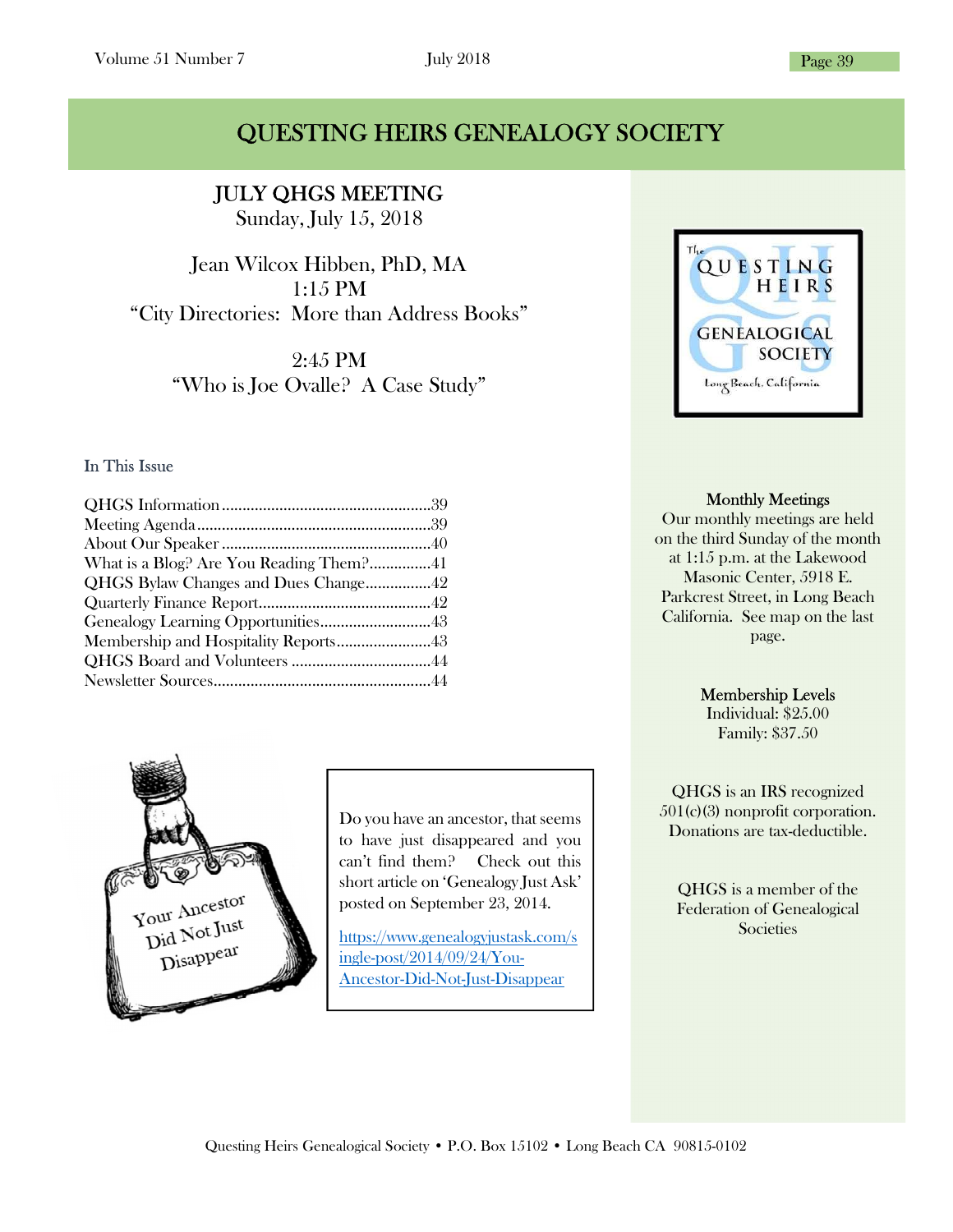# Our July Speaker

### Jean Wilcox Hibben



**Jean Wilcox Hibben; PhD, MA**, has been involved in family research for over 40 years. A former Board-Certified genealogist, she is a member of the National Genealogical Society (NGS) and is on the following Boards: The Genealogical Speakers Guild, the International Society of Family History Writers and Editors (current Western Regional Representative), the So. Calif. Chapter of the Assoc. of Professional Genealogists (current President and past APG board member), and the Corona Genealogical Society (President and webmaster). She maintains her own website with information about her presentations, CDs, articles, projects, etc.: www.circlemending.org.

Jean is associated with the Corona California Family History Center (former director, current staff trainer); she was the lead researcher for the 2013 Season of the PBS television program Genealogy Roadshow and did research for Follow Your Past, appearing on Travel Channel in March and April 2016. A native of the Chicago suburbs and retired college speech professor, she holds a master's degree in speech communication and doctorate in folklore. Jean is a national speaker known for her entertaining, as well as informative, presentations and is a frequent writer for various genealogy publications. With Gena Philibert-Ortega, the two form Genealogy Journeys®, hosting genealogy cruises and a series of podcasts (launched in 2016), dealing with Social History. Their blog is http://genaandjean.blogspot.com where information on both of these endeavors can be found.

A former square dance caller, Jean has been playing guitar for about 50 years, learning a variety of other folk instruments along the way. She sees a connection between family history and music because, in learning about our forebears, we try to piece together the various elements of our ancestors' lives in an effort to create a complete (or as complete as possible) picture of who they were in their homes, families, occupations, religions, and activities. Their musical interests/involvement should be considered part of this whole picture, or circle, of their lives and that is the primary focus of much of her writings.

Jean's philosophy is that "who we are is a compilation of our experiences and associations as well as our biological connections. When we understand our ancestors, we can better understand ourselves. By doing this, we can complete our personal family circles." This connects to her mission statement: "My goal is to assist others in their efforts to connect generations (past to present), completing the family circle."



### City Directories: More than Address Books

While many are familiar with researching ancestors via City Directories, the wealth within their pages can shed light on many additional bits of information about the lives they led, the occupations they held, the organizations they belonged to, and even the cemeteries where they are buried, among other things. Find out the hidden treasures in these books, now more accessible than ever!

### Who is Joe Ovalle? A Case Study

Not everyone went through life with one name: changing names, sometimes completely, can create a family history research nightmare. Joe O. Valle/Valley was just such a person. He lived and he died, but where did he come from? Working backwards in this case study, his life will unfold before your eyes, with surprises and curiosities about why he did what he did. This unusual exploration will make use of Native American records, information not available on the Internet, newspapers, and many of the more expected resources as you are introduced to a unique individual.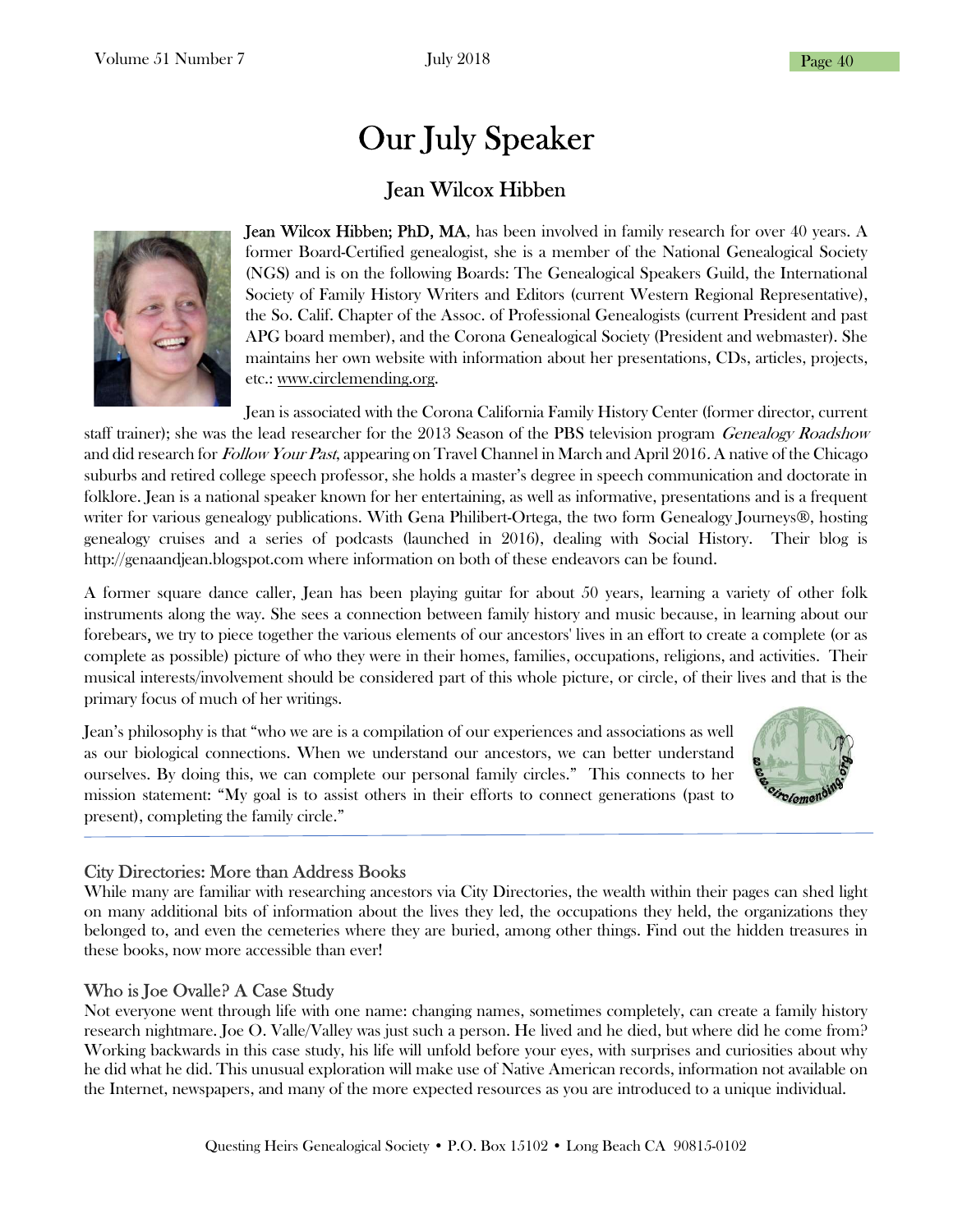## What is a Blog? Are You Reading Them?



Blog is actually a truncation of the expression weblog. Blogs began to emerge in the late 1990s. Merriam-Webster defines them as "a regular feature as part of an online publication that typically relates to a particular topic and consists of articles and personal commentary by one or more authors". Posts to blogs are usually posted in reverse chronological order so that viewers will see the most recent post when they open the web page.

Genealogists are familiar with online records, subscription databases and archives. But we should not overlook the gems of information that can be found on the many genealogy blogs. If you are not reading them now, I'd recommend that you pick one or two to start following this month. Blogging has made it possible for anyone to share their ideas on a large platform.

The following blogs are just a few that I recommend.

### Ancestry Blog - https://blogs.ancestry.com/ancestry/

This blog gives you advice and tips that can help with your research. Many authors share their own personal journeys. Some recent posts include: "Alternative WWI Army Service Detail Sources", "Exploring the U.S., WWII Jewish Servicemen Cards, 1942-1947 Collection", and "How Do I find My Irish Cousins among My DNA Matches? (This Works for the 331+ Other Regions, Too.)"

### FamilySearch Blog - https://www.familysearch.org/blog/en/

You can stay current with genealogy and family history topics on this blog. Some recent posts include: "Using Multiple Screens in the FamilySearch Family Tree App", "How to Use War of 1812 Pension Files", and "New Records on FamilySearch: Week of June 4, 2018".

### Amy Johnson Crow Blog - http://www.amyjohnsoncrow.com/

This blog's posts are about history, and whatever else crosses the mind of Amy Johnson Crow. Some recent posts include: "Reclaim the Records: Getting Access to Public Records", "How to Plan a Successful Genealogy Road Trip" and "5 Things to Know About Where Your Ancestors Lived".

### Family History Daily - https://familyhistorydaily.com/

On this site, writers of various backgrounds publish stories that help and inspire readers. Some recent posts include: "How to Find a Cause of Death When You Don't Have a Death Certificate for Your Ancestor", "Could You Have Criminal Ancestors? 20 Captivating Genealogy Sites to Help You Find Out" and "Mysterious Circled X's, Cryptic Codes and Other Confusing Details in the Census Explained".

### The Genetic Genealogist – https://thegeneticgenealogist.com

This blog by Blaine Bettinger examines the intersection of traditional genealogical techniques and modern genetic research. Recent posts include "I Don't Match my Mother's mtDNA Test Results. How is That Possible?", "DNA Central! A New DNA Resource Launching April 2018!", and "How Many Segments Do You Share?".

### "History remembers only the celebrated, genealogy remembers them all." Laurence Overmire

Questing Heirs Genealogical Society • P.O. Box 15102 • Long Beach CA 90815-0102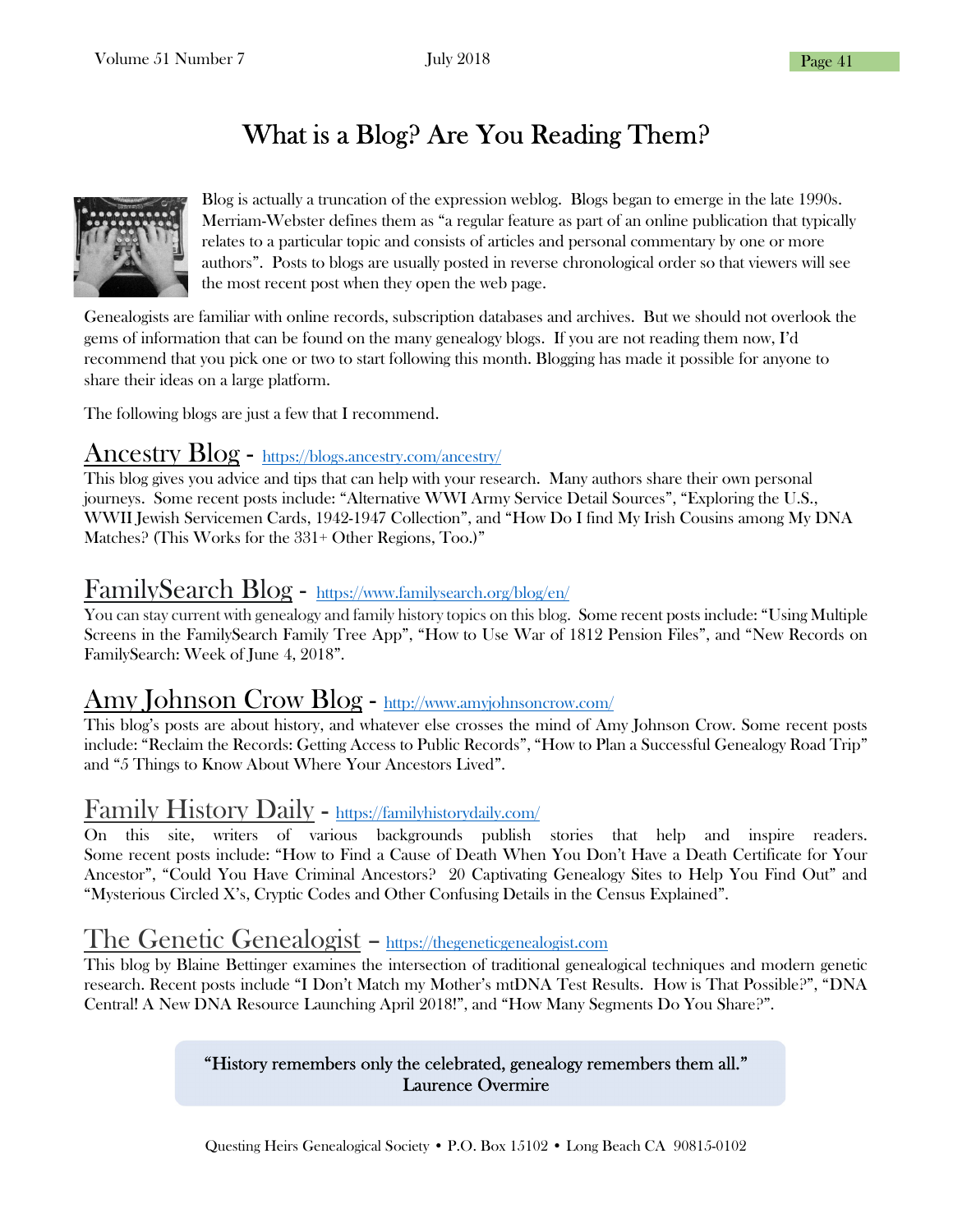### Eastman's Online Genealogy Newsletter - https://blog.eogn.com/

This blog by Dick Eastman includes news, reviews and a wealth of commentary on various technologies as they related to genealogy. Some recent posts include "Scan and Digitize Your Books for \$1 Each", New Historical Records on FamilySearch", "SmallPDF Converts PDF Files to JPG and Other Formats".

### DNAeXplained - https://dna-explained.com/

Roberta Estes invites people to follow along with her blog as she shares things she learns, answers questions and has fun with genetic genealogy. Some recent posts are "DNA Painter – Touring the Chromosome Garden" and "You're invited to a Virtual DNA Conference".

### The Legal Genealogist – https://www.legalgenealogist.com/blog/

This blog by Judy G. Russell JD discusses legal concepts, terminology and new available records for research. Recent posts include: "Oy! Judicial Style", "It's Not for Us to Choose", and "Ancestry Rolling Out New Percentages".

### Lisa Louise Cook's Genealogy Gems – http://lisalouisecooke.com/blog

Lisa's blog looks at many different areas of genealogy such as DNA testing, new records that are available, and getting the most from genealogy sites. Some recent posts include: "DNA and Privacy: No Man is a Genetic Island", "New York Genealogy Records and More", and "Here are the Genealogy Resources You are Not Seeing".

ı

## QHGS Bylaw Changes



The Bylaws Committee has recommended the following changes to the Questing Heirs Genealogy Society Bylaws. Those changes must be ratified by the QHGS members at the July meeting. The changes that were recommended were mainly terminology changes.

- 1. The wording of classes will be changed to categories.
- 2. The word directors will be changed to officers.
- 3. The word volunteers will be added to be covered under the liability clause.
- 4. The address of meetings will be the same as our PO Box mailing address.

## QHGS Dues Will Change in September 2018

The QHGS annual dues has not been increased since 2013. We need to increase the membership fee due to higher rent, liability insurance for facility use and speaker mileage fees. Membership dues beginning in September 2018 will now be \$30 per year for individuals.

> QUARTERLY FINANCE REPORT by Christine Elia January – March 2018 Income \$1,045.00 Expenses: \$1,113.64 F&M Bank Balance: \$5,929.79 of which \$1,259.06 is restricted to educational expenses.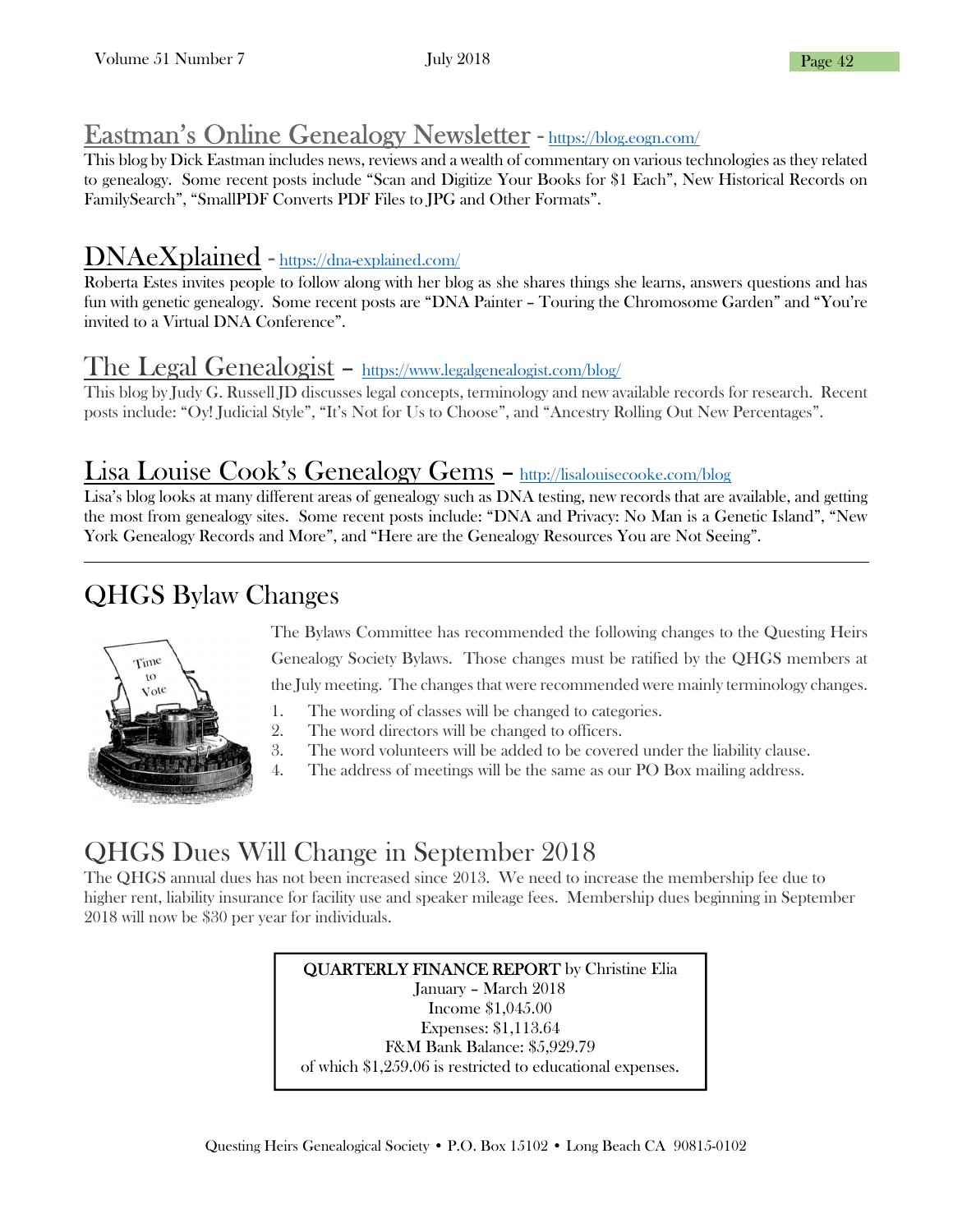## Genealogy Learning Opportunities

#### "Click Start Your Genealogy Research (Mac)" July 11 – August 22

CSULB Olli is offering a class in the Summer 2018 session. Do you want to know more about your family history? Have you already gathered information, but need to organize it? Learn what can be done using Internet resources. We will look at popular genealogy programs for the Mac to help find Web sites to further your research. If possible, bring a list of family last names and locality to your first class. The instructor is Bonnie Elsten. For more information see: https://web.csulb.edu/colleges/chhs/centers/olli/classe s/computerclass.htm

#### "Founders, Fishermen and Family History" Cruise August 10-17, 2019

Cruise up the Eastern seaboard on the stately Holland American Line Veendam, and enjoy genealogy presentations at sea by David Allen Lambert, Daniel Horowitz, Tami Osmer Mize and Gena Philibert-Ortega. There will also be one-on-one consultations and demos throughout the trip. The ship will visit Boston, Portland (ME), St. John, Halifax, and Sydney Bar Harbor. For more information see: https://www.oconnelltravel.com/rw/view/38994

### Southern California Genealogical Society Webinars

July 18: "Beginner's Guide to Photographing Family Treasures" by Devon Noel Lee August 4: "Loose Records in an Archive: What Are They?" by Melissa Barker For more information see: http://www.scgsgenealogy.com/webinar/jes-index.html

#### British Institute October 15-19, 2018 Salt Lake City, Utah

All classes are held in a Salt Lake City hotel near the Family History Library in the morning or in the afternoon with research time at the Family History Library opposite the course time. Each attendee will

receive one 20-minute consultation with the instructor.

- $\checkmark$  Scottish Research: The Fundamentals and Beyond with Paul Milner
- $\checkmark$  Researching Your Irish and Scots-Irish Ancestors with Fintan Mullan and Gillian Hunt
- Tracing Your Welsh Ancestors with Beryl Evans
- $\checkmark$  English Ancestors 17<sup>th</sup>-20<sup>th</sup> Centuries: Finding Sources and Resolving Problems with Else Churchill and Alec Tritton

For more information and course descriptions please

#### see: www.isbgfh.org



At our last meeting members shared their ancestor memories. Carol Craft shared a quilt she is making with images of her ancestors. Great job Carol!



MEMBERSHIP REPORT by Cynthia Day-Elliott Attendance at our June meeting: 25 members and 1 guest

REFRESHMENT REPORT by Sandy Hollandsworth Our July hosts are: Linda Ryan, Fred Speckmeyer, Jerry Hardison, and Sandy Hollandsworth